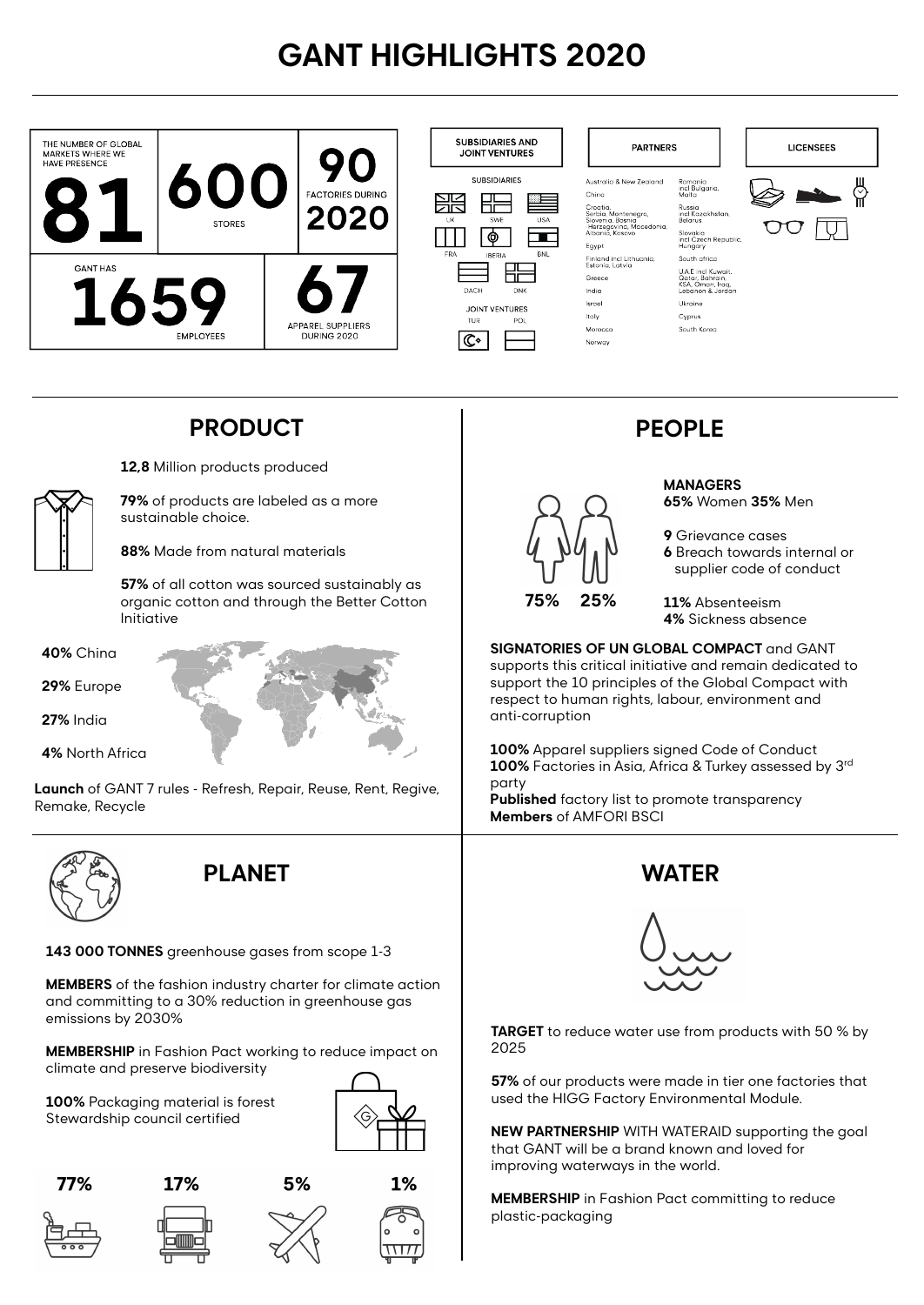### **GANT SUSTAINABILITY REPORTING 2020**

#### **SPECIFICATION ON FRAMEWORKS**

- GANT Holding AB, org.nr 556747-3581 draws this report
- All subsidiaries are included
- This is a report for the whole year of 2020
- GANT Underwear and GANT Home are included since they are operated by GANT Group companies
- The report is divided into People, Product, Planet and Water according to GANT standards
- GANT are signatories to the UN Global Compact and the annual sustainability report also serves as our Communication on Progress (COP) for the UN Global Compact
- Calculation and emission factors are specified in the sustainability notes

### **ABOUT GANT**

GANT was founded in the college town of New Haven, Connecticut on the East Coast of the United States. We've been pioneering preppy style since 1949. With our dedication to color and innovation, GANT changed the direction of modern American style and continue to challenge convention.

GANT is a company driven by a simple idea: Never Stop Learning.

Our aim is to drive change for a better world. We ask how we can be better and do better. We believe that we all need to challenge ourselves and the world that we live in. We strive to create new traditions that embrace a united way forward.

We care about community; connecting with one another, learning and evolving through challenging norms, questioning what once was and imagining what could be. We encourage sharing knowledge, speaking up and supporting each other.

We care about sustainability and believe in educating ourselves and acting on our ethical, environmental and social responsibilities.

We know there are no easy solutions to difficult problems but we take responsibility for leading the conversation. Even though we are just one company on this planet, we'll never stop learning how to make it better.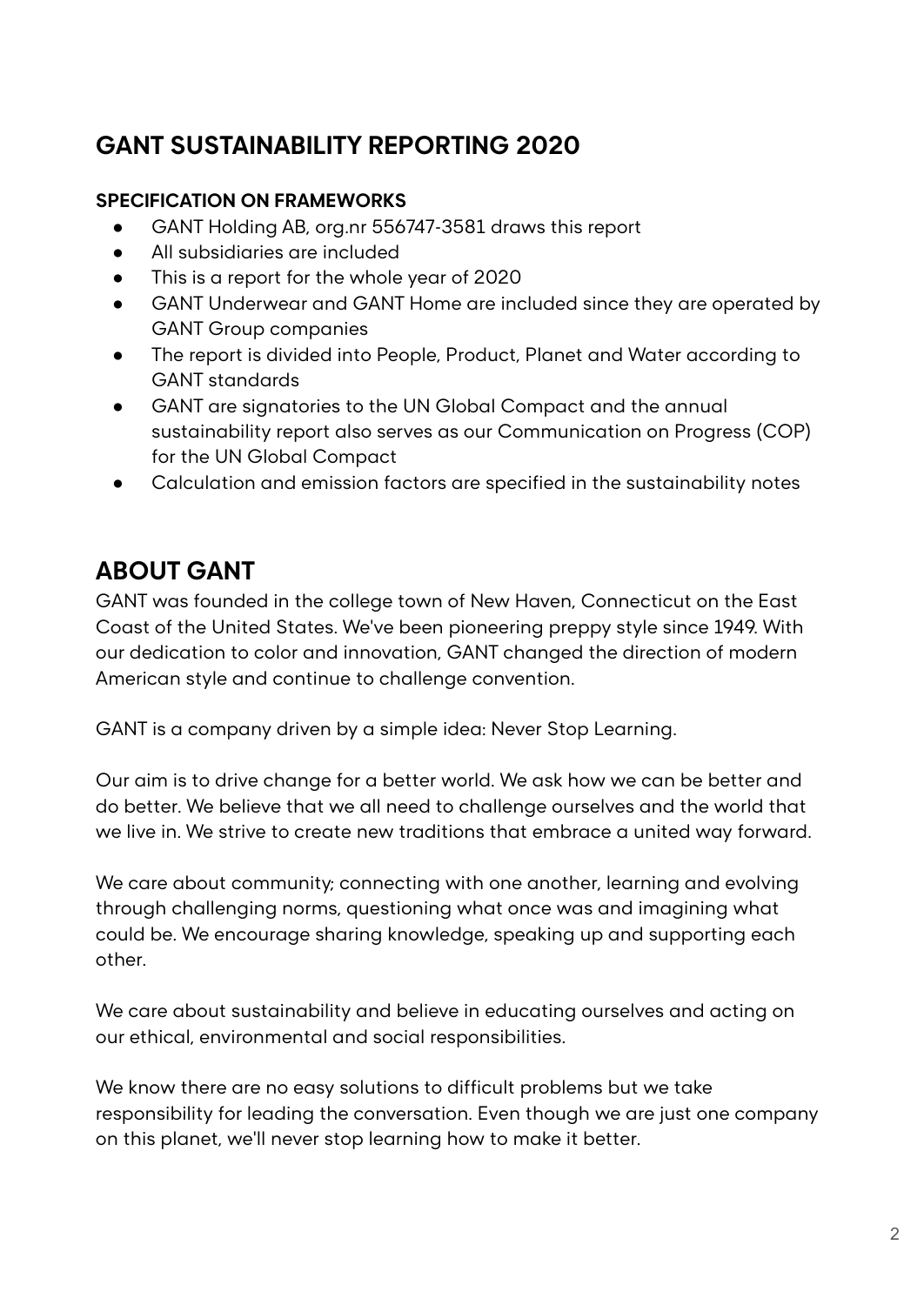#### **GANT values**

**Community** We are stronger together

**Curiosity** We engage with the world around us

**Creativity** We create, innovate and invent

**Courage** We explore potential and dare to fail

#### **BUSINESS MODEL**

The Company's business model is based on the granting of marketing and sales rights of GANT-branded clothing products, within a geographical area, to a master franchisee. The master franchisee purchases, at its own risk, products designed by the Company and manufactured by various third-party suppliers. The Company purchases products from the third-party suppliers and resells to the master franchisees. The master franchisees pay a royalty to the Company based on its sales.

The GANT Group has its own subsidiaries that operate in Austria, Belgium, Denmark, France, Germany, Ireland, Luxembourg, Netherlands, Portugal, Spain, Sweden, Switzerland, United Kingdom and USA. These subsidiaries can operate both the wholesale and retail business in their respective countries and receive their margins associated with this form of distribution. From 2021 GANT will also have a subsidiary in China. The GANT Group also has operations in Turkey and Poland through joint ventures.

GANT also has agreements with licensees that manufactures and sells Footwear, Eyewear, Underwear, Home products and Time products under the GANT brand. The licensees pay a royalty to GANT based on their sales. The Underwear and Home licenses are operated by GANT Group companies.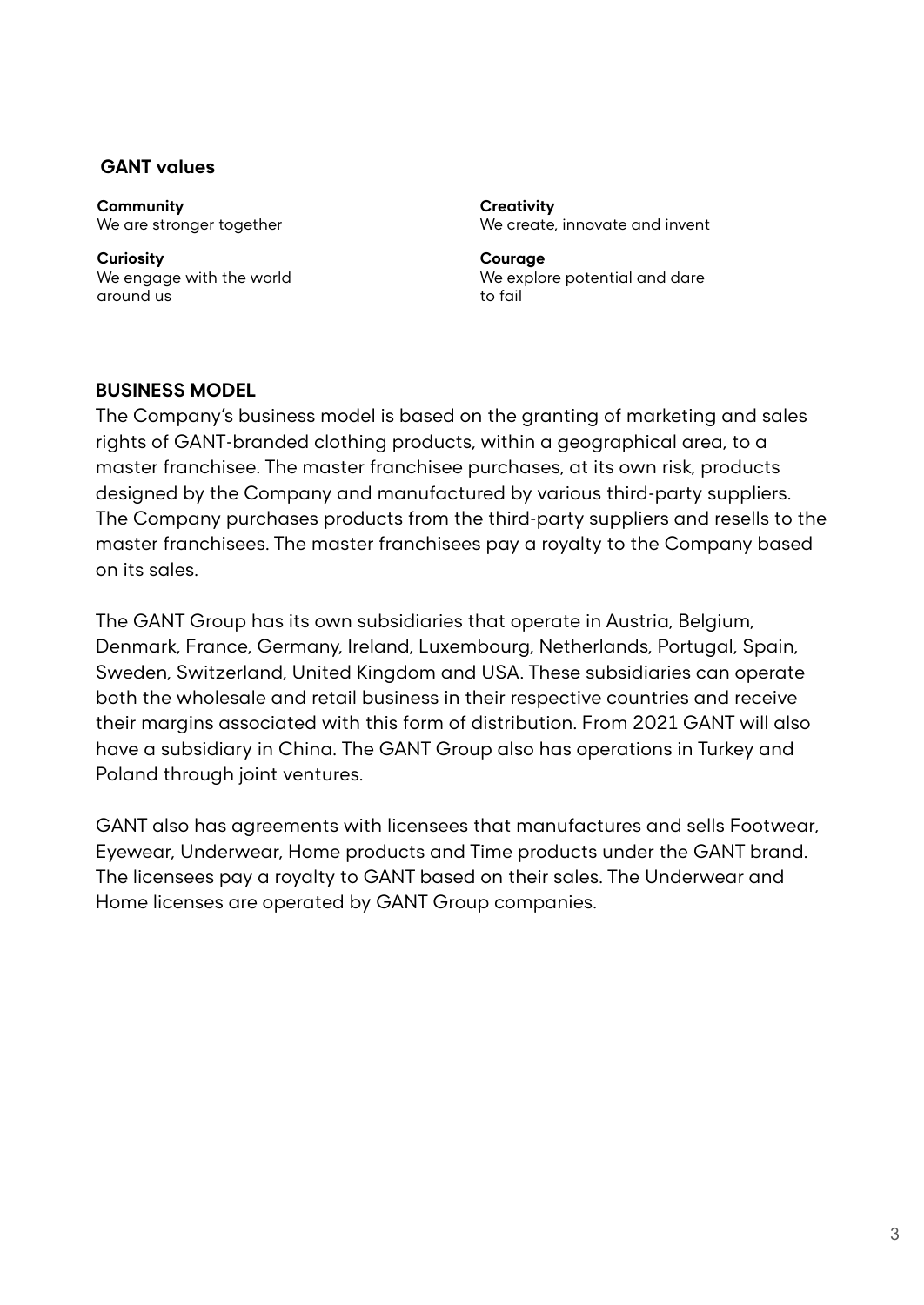#### **2020 - A YEAR LIKE NO ELSE**

2020 will be long remembered as the year Covid-19 shaped both our lives and the way we do business. It has been a year like no other that challenged everything we do. The GANT motto to Never Stop Learning and our will to create new traditions by challenging norms have been great strengths for GANT during this year.

Stores have been closed and we have seen a big shift to sales in our E-commerce platforms. Factories have been closed for parts of the year and staff have been working from home. These are just some of the challenges we have been able to tackle during the year.

It has also impacted how we work with sustainability. Our plans on setting Science Based Climate-targets were put forward to next year as well as some activations that were planned for GANT 7 Rules.

Even though it has been a unique year in many ways our sustainability focus has not stopped and we believe that sustainability is a prerequisite for doing business. This report shows the progress we have made during 2020.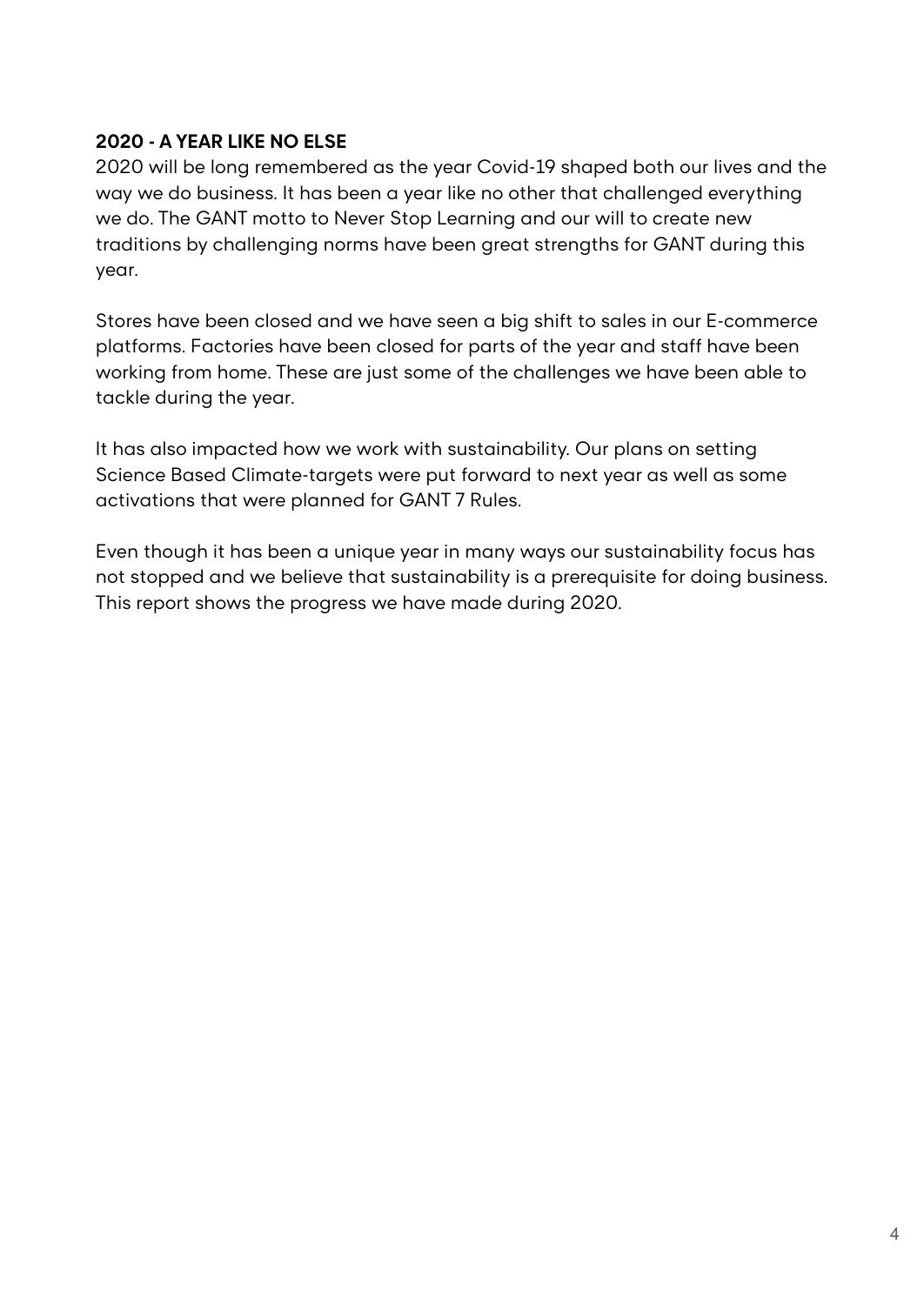### **THE 2030 SUSTAINABILITY VISION AND STRATEGY**

2020 was the year that GANT leveled up our sustainability ambitions by launching a new sustainability roadmap. We call it The GANT Way. It includes our sustainability vision to create a more beautiful and sustainable world and tells us what we want to achieve and why.

The sustainability roadmap reflects the sustainability vision and defines targets up until 2030 within our four key areas People, Product, Planet and Water. The sustainability roadmap consist of seven strategies:

- GANT COMBATING CLIMATE CRISIS STRATEGY
- GANT SUSTAINABLE FIBER STAIRCASE STRATEGY
- GANT CIRCULAR FASHION SYSTEM STRATEGY
- GANT RESPECTFUL AND SAFE WORK REQUIREMENTS STRATEGY
- GANT WATER STEWARDSHIP STRATEGY
- GANT PROMOTING NEVER STOP LEARNING STRATEGY
- GANT TRANSPARENT SUPPLY CHAIN STRATEGY

The sustainability roadmap was developed with involvement from both internal and external stakeholders with the aim to meet our economical, social and environmental responsibilities both within our own operations and throughout our whole value-chain.

#### **UNITED NATIONS SUSTAINABLE DEVELOPMENT GOALS**

As a signatory of the UN Global Compact, GANT acknowledges that the United Nations Nations Sustainable Development Goals (SDG:s) are crucial for sustainable development, both in our industry and the world. Therefore we aim to integrate the SDG:s into our strategic plans. We acknowledge that all the 17 goals are important and that we need to work with all of them. We have however prioritized the following goals as extra important for our business:

Goal 4. Quality Education Goal 6. Clean Water and Sanitation Goal 12. Responsible Consumption and Production Goal 14. Life below water

Goal 17. Partnerships to achieve the Goal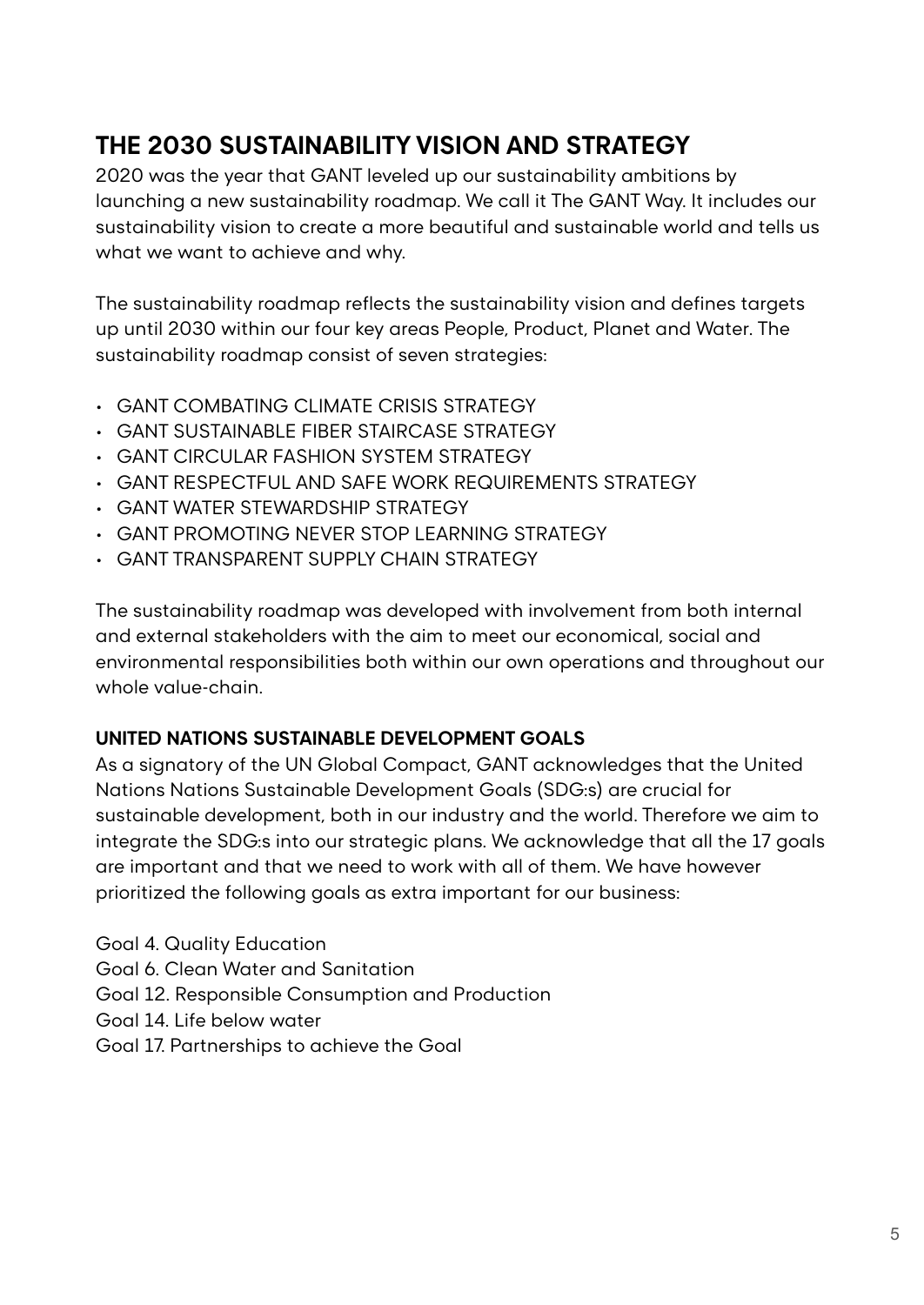#### **MATERIALITY AND RISK ANALYSIS**

At GANT we continuously monitor impacts, risks and trends in order to align our strategies to what is material to us. Every year GANT updates the risk analysis due to changes in business intelligence and macro trends globally. In 2020 the world was heavily impacted by the Covid-19 pandemic and so was also GANT. The pandemic introduced many new risks that were mitigated. Stores and entire countries that were closed, factories that closed down temporarily, the health of our employees, just to name a few. All GANT has been agile and we adapted our ways of working to these new circumstances. We will continue to evaluate, adapt and refine to meet all changing risks and material aspects.

As 2020 has shown, having a solid foundation to start from gives us better opportunities to mitigate risks. In 2017 GANT made an extensive risk- and materiality-analysis. This included benchmarking, analyzing megatrends and performing interviews with stakeholders. The analysis made it possible to identify which risks and impacts that can be considered material for GANT and resulted in a list of material aspects. Identified high risk areas and material aspects have a relevant policy, mitigation plan and target to minimize risks and to manage our impacts. When GANT cannot mitigate the risk, e.g. natural disasters, an extra attention is provided. All risks are presented in the sustainability notes.

#### **STAKEHOLDER ENGAGEMENT BY NEW INITIATIVES**

GANT has many stakeholders with various interests in how we work with sustainability: GANT employees, suppliers, significant business partners, legislators, our industry as well as sustainable retailers to mention some of them.

We say that Sustainability is complicated, but not impossible. Instead of looking at it as overwhelming we look at it as we need more collective action and cooperation. Through our memberships in both industry- and multisectoral organizations and initiatives we align our efforts to stakeholders expectations.

Collective action with our professional relationships, partnerships and memberships increase the influence we have on social, environmental and economical factors. Below is a list of membership and external initiatives that GANT is a part of: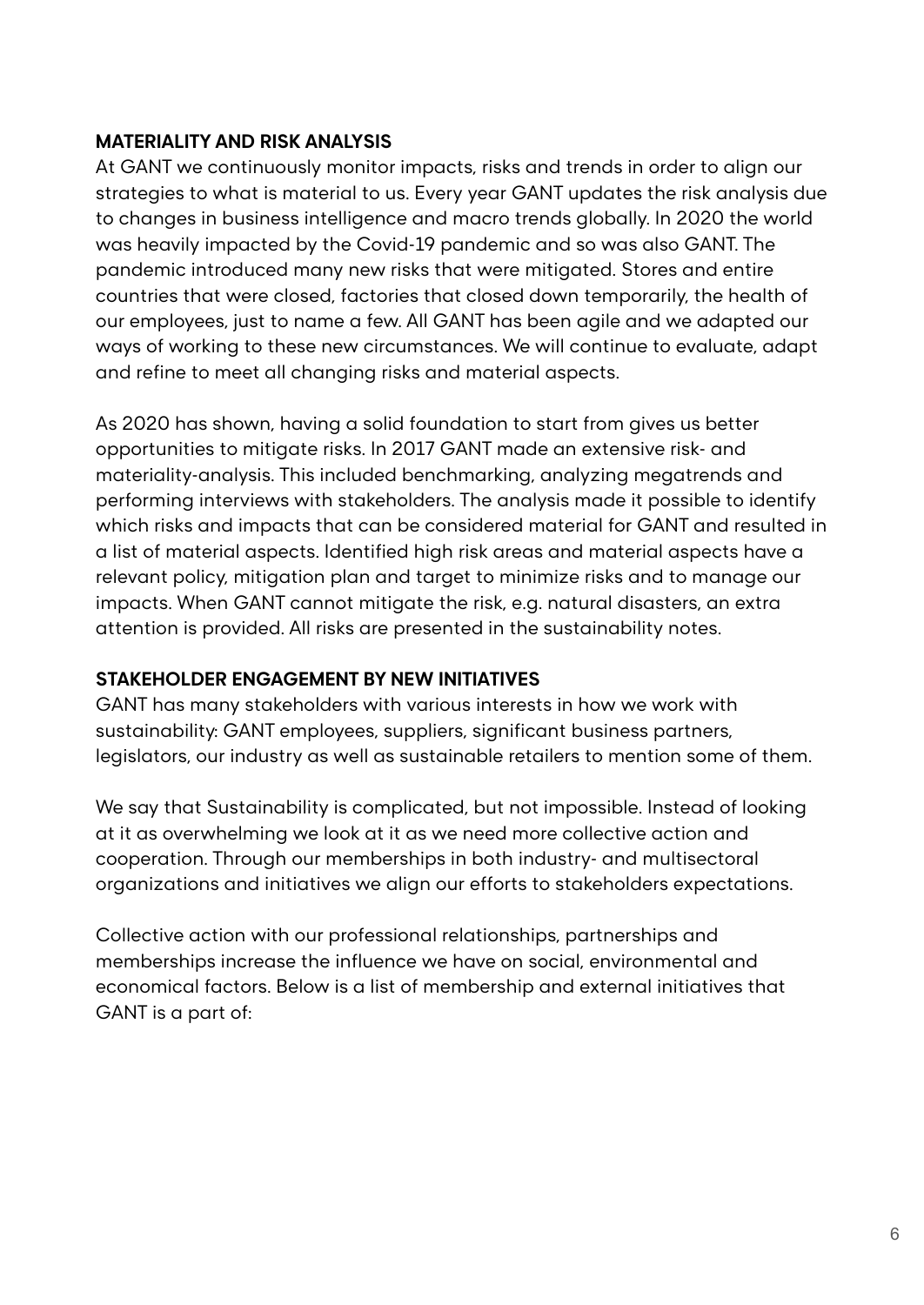#### **UN Global Compact**

GANT is a signatory of the UN Global Compact which is the world's largest corporate sustainability initiative. It is a call to companies to align strategies and operations with universal principles on human rights, labour, environment and anti-corruption, and take actions that advance societal goals. As signatories of the UN Global Compact, we continue to support this critical initiative and remain dedicated to support the 10 principles of the Global Compact. We look forward to the years ahead as the Global Compact's activities advance our company's sustainability commitment.

#### **Sustainable Apparel Coalition**

GANT is a member of the Sustainable Apparel Coalition and has incorporated the Higg Index in our work. The Higg Index is a suite of tools that enables brands, retailers, and facilities of all sizes — at every stage in their sustainability journey to accurately measure and score a company or product's sustainability performance. The Higg Index delivers a holistic overview that empowers businesses to make meaningful improvements that protect the well-being of factory workers, local communities, and the environment. Since GANT joined and started logging our and our suppliers data and work we have seen a significant progress on the scores within SAC HIGG.

#### **Textile Exchange**

GANT is a member of Textile Exchange which is a non-profit organization working to inspire and equip people to accelerate sustainable practices in the textile value chain. Textile Exchange standards work to support the integrity of product claims by providing verification from independent third-parties. GANT holds scope certificates for the following Textile Exchange's standards: Organic Content Standard (OCS); Responsible Down Standard (RDS); Global Recycled Standard (GRS) and Recycled Claim Standard (RCS).

#### **Fashion Industry Charter for Climate Action**

GANT has joined with other industry leaders and signed the UN Fashion Industry Charter for Climate Action. The Charter is a commitment to take action against climate change. It brings together fashion stakeholders to develop a unified position – including the vision of achieving net-zero emission by 2050. As a global company, GANT is determined to be part of a worldwide partnership for climate action and strongly supports this commitment made by global leaders in the fashion industry. By signing the Charter, GANT is committing to a 30% reduction in greenhouse gas emissions by 2030 and we participate in working groups convened by the UN Climate Change secretariat with other signatories to develop roadmaps for each of the commitments in the charter.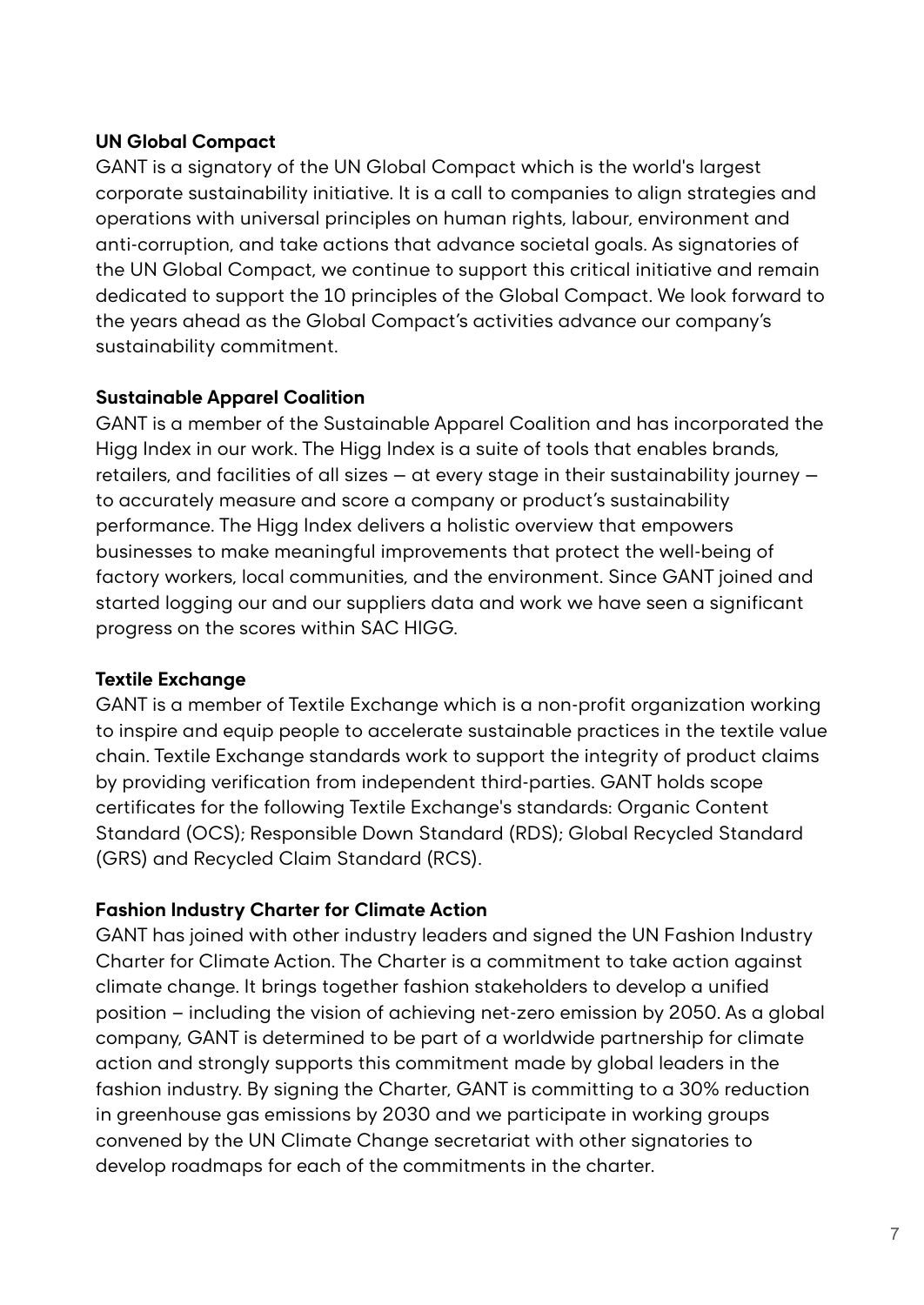#### **The Fashion Pact**

We are signatories of The Fashion Pact. Through the Pact we commit to joining forces with other leading fashion companies to take action within three main areas: climate, biodiversity, and oceans. Fashion Pact has over 60 signatories that represent one third of the fashion industry. GANT is proud to be among them.

#### **Amfori BSCI**

GANT have been members in amfori BSCI for many years. Our membership in BSCI allows us to perform due diligence and to improve social performance in our global supply chain. In BSCI we share common social- and ethical standards with other members through the Code of Conduct. The Code of Conduct include 11 principles that range from fair remuneration to no child labour and no forced labour. We also receive access to social-audit results for our factories and a network of auditors specialized in performing audits according to the BSCI-standard.

#### **Leather Working Group**

In 2020 we joined Leather Working Group, a not-for-profit membership organisation and responsible for the world's premiere leather manufacturing certification. The organization aims to improve the environmental impact of the leather industry by assessing and certifying leather manufacturers. GANT aim is to only source leather from tanneries that has been audited by Leather Working Group.

#### **BCI**

The Better Cotton Initiative (BCI) is a global not-for-profit organisation and the largest cotton sustainability programme in the world. BCI exists to make global cotton production better for the people who produce it, better for the environment it grows in and better for the sector's future. Approximately 50 % of all the cotton GANT sourced in 2020 came from Better Cotton-farms.

#### **WaterAid**

GANT aims to be a brand known and loved for improving waterways in the world. In 2020 GANT entered a new partnership with WaterAid. WaterAid is working to make clean water, decent toilets and good hygiene normal for everyone, everywhere within a generation. The international not-for-profit organisation works in 34 countries to change the lives of the poorest and most marginalised people. Since 1981, WaterAid has reached more than 28 million people with clean water and decent toilets. GANT is proud to support WaterAid:s important work.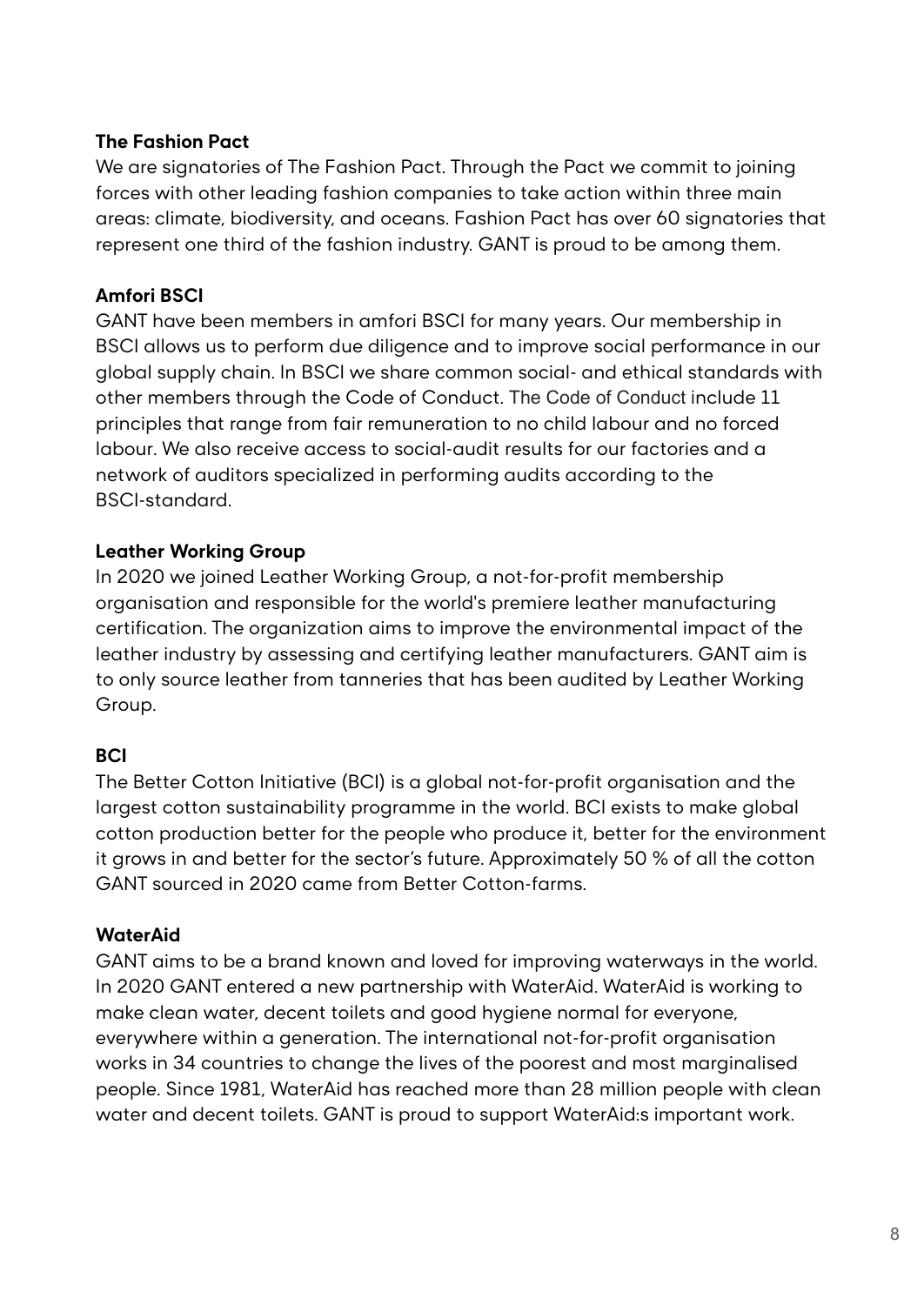## **PEOPLE**

People are at the core of everything we do at GANT. That's why it's critical to respect and support those who we depend on, from suppliers to our employees to our customers.

In line with our Never Stop Learning credo, we will continuously educate ourselves and others, striving to give people opportunities to evolve and reach their full potential. We believe that this will take us towards our 2030 vision, that GANT will be a company building pride across all touchpoints.

We know that to build the supply chains of the future we need systemic changes within the industry and we are prepared to take the next steps. Due-diligence and transparency are key here to enable responsibility in the supply-chain.

#### **HUMAN RESOURCES**

Never Stop Learning is our motto that inspires us to engage with the world and with each other. It builds on our past and steers us toward our future. It is a promise to improve each day, to listen and to learn throughout our continual quest to create new traditions and challenge conformity. Together with our company values Community, Creativity, Curiosity and Courage it forms the culture at GANT.

Ethics and social responsibility is also a crucial part of business, which means not only staying in compliance with all regulations and laws that govern our business, but also moral codes of conduct that govern how we treat each other and our business partners. Sustainability is above and beyond. It means being able to do business tomorrow better than we are today. Our Code of Conducts helps to create an ethical and equal awareness at GANT.

2020 has been a special year and adapting to new ways of working have been crucial, both to ensure business continuity and the safety of our employees. Absenteeism and sick-leave have increased compared to last year. Guidelines for working remotely and guidelines for working from the office were implemented to aid efficiency, health and safety among employees. The pandemic challenged current ways of working and also led to discussions about how we will work after the pandemic is over. This resulted in new policies with more flexibility and opportunities to work from home to begin after the pandemic.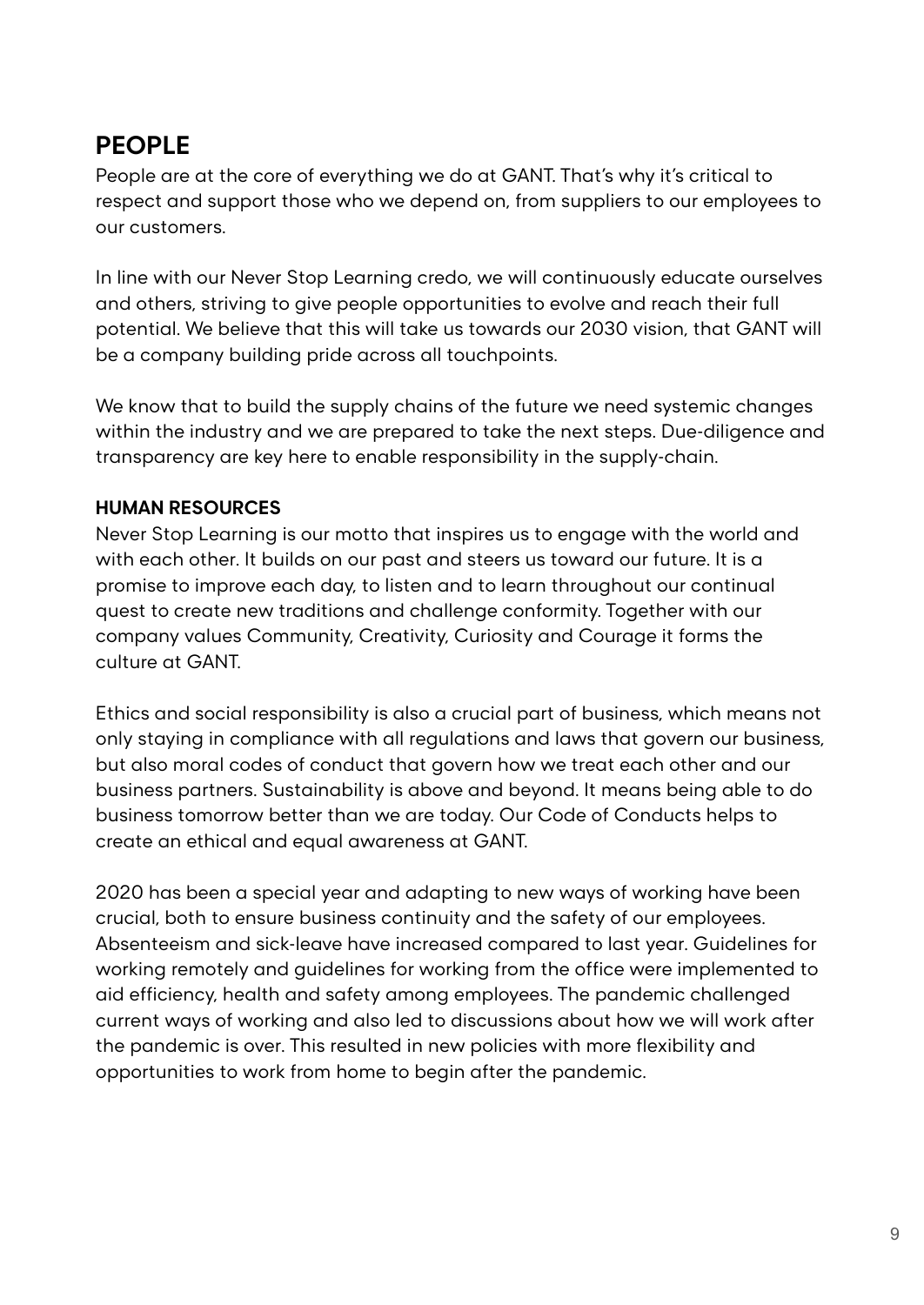As reported last year the equal pay analysis for GANT AB had shown that there are some areas in regards to inequality between genders and/or equal positions. Thorough analysis has been conducted between all genders and positions and an action plan has been prepared, which extends over the next 1-2 year period to address the differential. Actions have already been implemented.

#### **SUPPLIERS**

Building long-term relationships with our suppliers has always formed a natural part of GANT's heritage. We believe in mutually respectful, cross-cultural communication and we engage in open dialogue with suppliers to ensure that relationships continue to improve. During 2020 we have worked with 67 suppliers and 90 factories. Due to the pandemic, 2020 was a challenging year with new risks and challenges coming up. Thanks to close collaboration with our suppliers we mitigated this throughout the chain together.

From a sustainability viewpoint the global supply-chains also introduces risks related to labour-conditions and the respect of human-rights. GANT works actively with due-diligence in order to address and mitigate these risks in the supply chain.

To enable that our suppliers and their factories are working towards our standards we have a Code of Conduct. The Code of Conduct communicates the required standards and is an important tool to ensure that the ethics of GANT are carried throughout the entire supply chain. The Code of Conduct are aligned with international conventions and frameworks such as the OECD, the International Labor Organization's conventions and recommendations, and the United Nations' Global Compact, Universal Declaration of Human Rights, Convention on the Rights of the Child and Convention on the Elimination of All Forms of Discrimination against Women. All our suppliers have signed the GANT Code of Conduct. By signing the GANT Code of Conduct our suppliers are committing to, within their scope of influence, the social and environmental standards laid down in the Code. They must take appropriate measures within their company policy to ensure their implementation and compliance.

GANT evaluates the compliance with the Code of Conduct through audits conducted by a third party. GANT is a member in AMFORI BSCI, but we also work with the following third-party standards: SEDEX, WRAP, ICS and SA8000. We conduct continuous third-party audits for all suppliers in Asia, North Africa and Turkey since they are high risk regions/countries according to Amfori BSCI and Transparency International. During 2020 we also started to require audits from suppliers in Europe.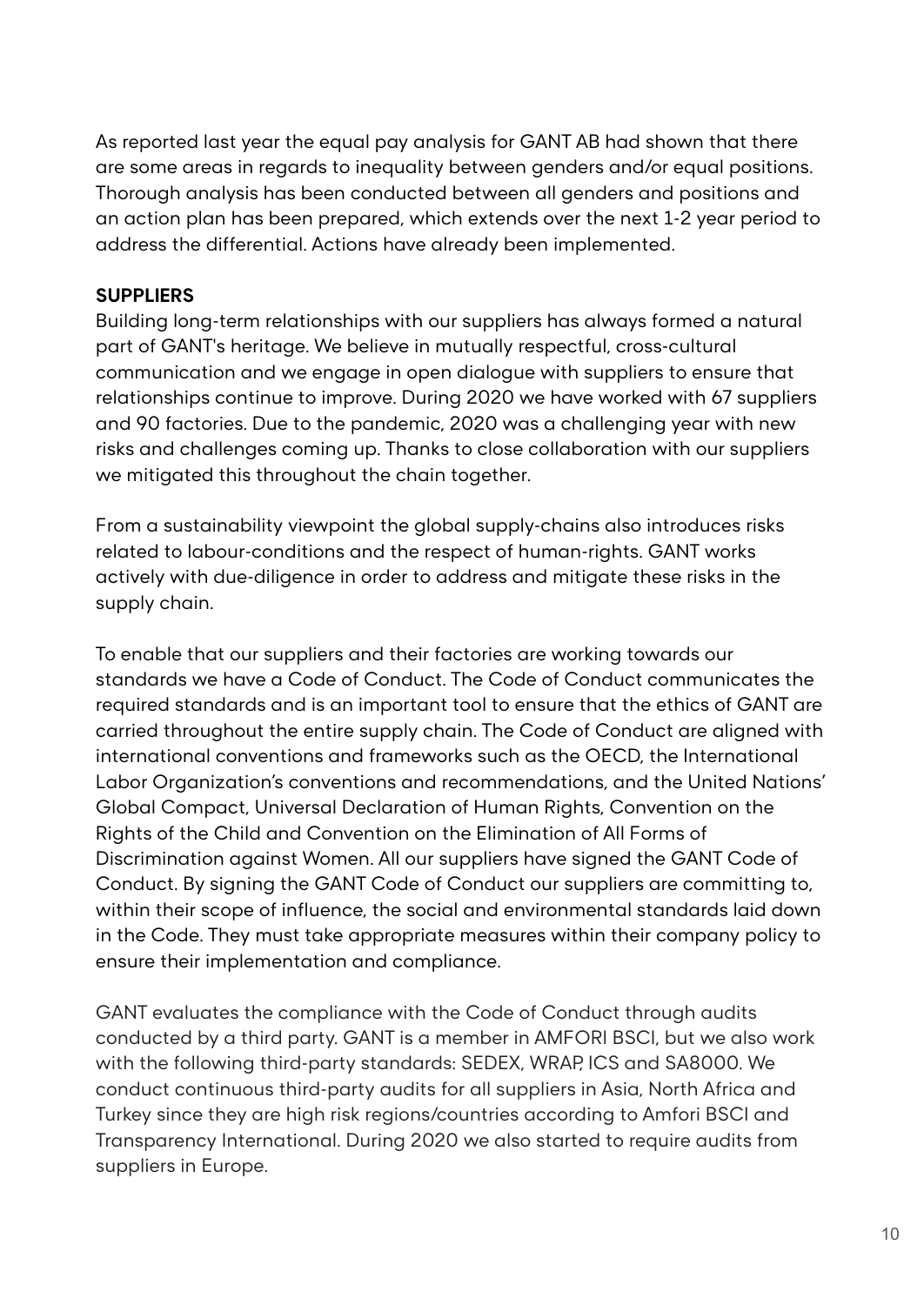GANT works with continuous improvement and always works together with our suppliers on the corrective action plans as we strive for strong long-term relationships.

We continues the focus on working with high-quality suppliers. During 2020, GANT published our first Transparent Supply Chain list on our website. This list includes all GANT Tier 1 factories and we continue to map our supply chain in order to reach our goal to enable transparency with tier 2 suppliers by 2023.

#### **MODERN SLAVERY ACT**

As a company built on its beliefs, we strive to stay true to ourselves as individuals and to follow our corporate core values. We take responsibility for our actions and the impact that they have. We recognize that we can contribute to the development of a sustainable society in which there is no place for modern slavery. Modern slavery can be defined as servitude, forced or compulsory labor, or human trafficking. It is an issue we take very seriously. We have a zero tolerance policy for any abuse of human rights.

GANT have a sustainability training which also includes Modern Slavery Act and by the end of 2020 90% of all employees had taken the training.

#### **GRIEVANCE AND CORRUPTION**

To ensure mitigation of corruption both within our own operations and across the supply chain, anti corruption measures are integrated in our Code of Conducts, Code of ethics and in the Bribery policy. The Grievance Policy and Mechanism is a tool for knowing how to proceed if any non-compliance with the Code of Conduct, policies or of the law is suspected. If a person wants to remain anonymous, they can report to confidential@gant.com. In the event of whistleblower incidents or breaches of our internal Code of Conduct, due diligence is always made to mitigate risks and to achieve continuous improvement. External expertise is enlisted if needed. GANT's policy is to operate within the country's laws and regulations, and all employees are expected to cooperate by adhering to all laws, regulations, policies, and procedures.

We react to and investigate risks that are reported from both internal and external stakeholders such as the media or NGO:s. In the beginning of the year alerts were raised due to the risk of forced labour in the Xinjiang province of China. GANT started an internal investigation to explore our links to Xinjiang. GANT also initiated a grievance case regarding this since one of GANT:s suppliers was mentioned to have links to Xinjiang. The investigation showed that no GANT products were produced in factories in Xinjiang and no evidence that the GANT supplier had part in forced labor was found.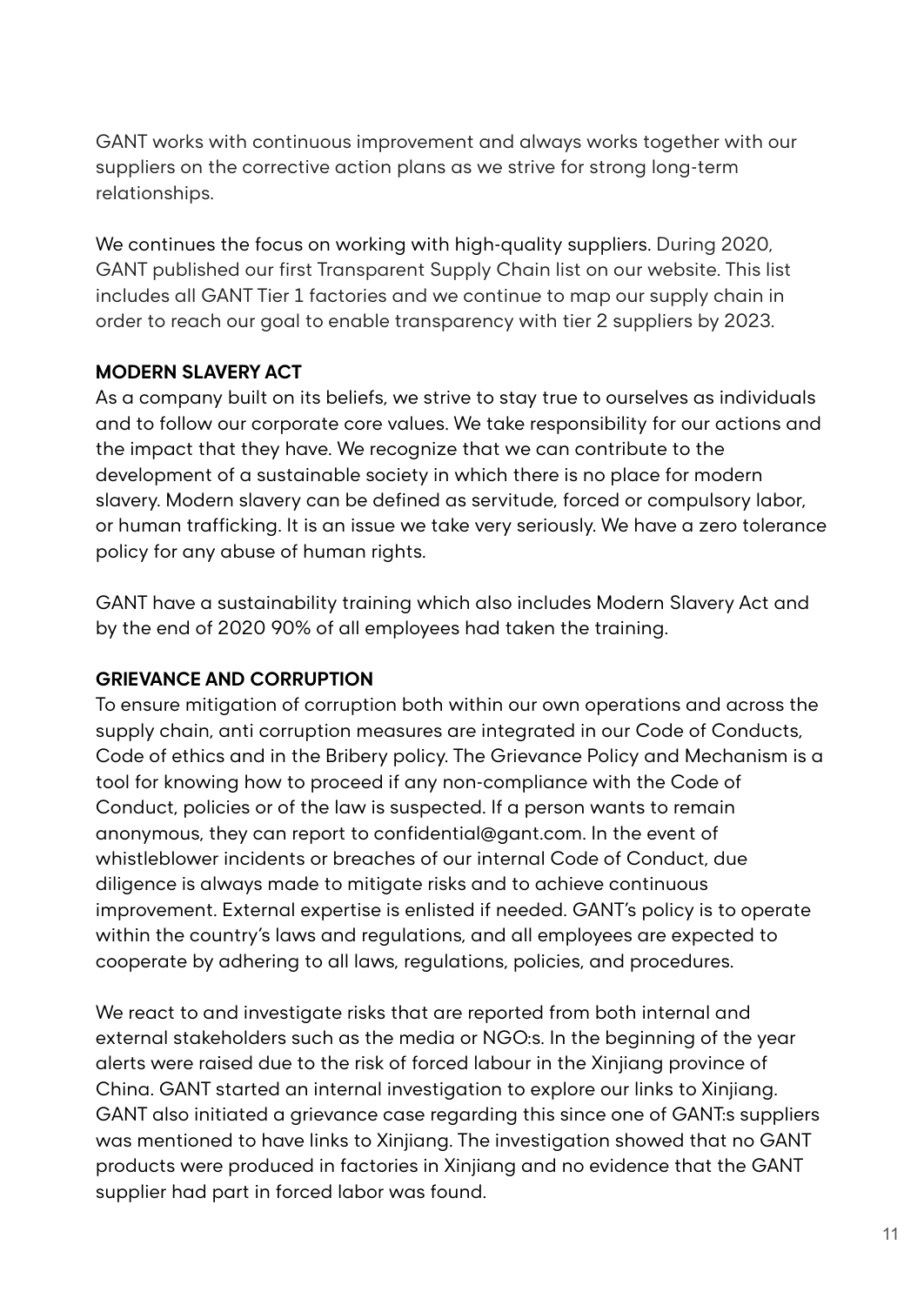In total GANT processed 9 grievance cases, 6 within HR and 3 within the supply chain during 2020. The HR related grievance cases were related to negligent behaviour, fraud and one case of discrimination. The cases led to written warnings and termination of the employment. Grievance cases were also initiated due to BCI announcement that they would stop licensing cotton from Xinjiang because of the risk of forced labour in the region and due to a suspected breach of GANT:s Restricted Substance List. In regards to the suspected breach of the RSL, the investigation and additional testing showed that there had been no breach.

### **PRODUCT**

GANT has since the start in 1949 focused on creating clothes with a timeless design and where durability and functionality have been a top priority. Today, we work in the same mindset, and "Never Stop Learning" is the leading credo through everything we do, including sustainability.

Our vision is that by 2030, GANT will have full transparency and traceability from dirt to shirt. We will accelerate sustainable business, together with leading partners, to ensure our customers know the amazing stories behind the products they wear and love.

We participate in global partnerships to drive action and long-term impact. We choose innovative materials according to science. We work with sustainable scalability and premium quality. We believe in designing for longevity, circularity and durability to prolong the lifetime of the materials used in our garments.

### **MATERIALS**

The choices we make when choosing raw materials are crucial to our environmental and water footprint. We make a conscious choice to work with natural materials that are both renewable and don't emit plastics. However, there are many challenges to overcome when it comes to the cultivation and processing of natural materials, as well as the lack of large-scale circularity technology.

High quality, durability and authenticity are the key elements of GANT products. We have strategic programs in place to mitigate resource scarcity and to take care of the existing resources as it is crucial to ensure the future availability. Also, we are searching for new and innovative raw materials, as well as sustainable ways of farming important crops such as cotton. Our sustainable fiber staircase is based on science and life-cycle assessment data as well as product range needs. We work with both the Higg Material Sustainable Index and the Textile Exchange Material Change Index.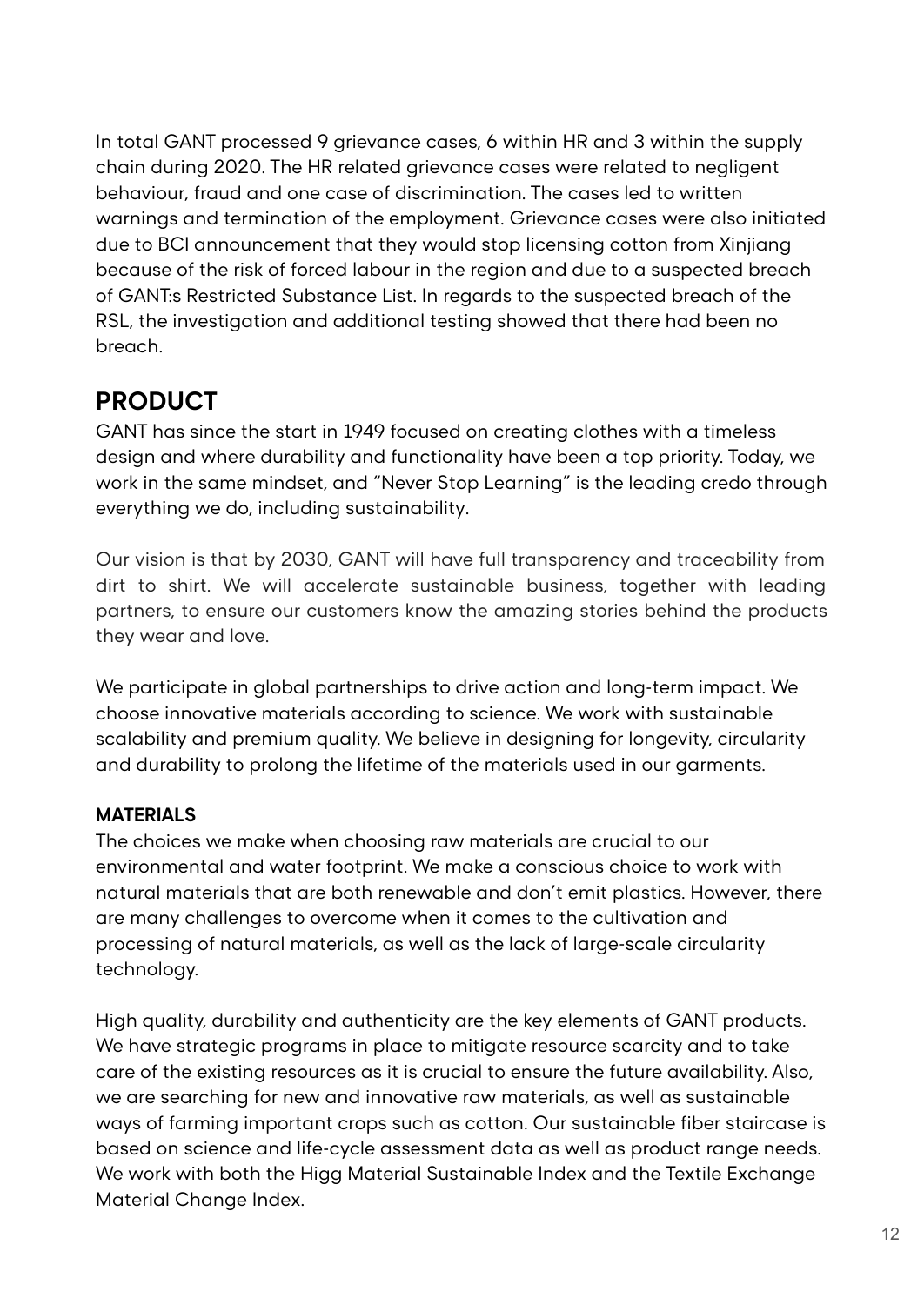At GANT 88% of our material is made from natural fibres and 79% in total was made from cotton. The sustainable cotton staircase is our plan on how to increase the ratio of sustainably sourced cotton until we reach 100% sustainably sourced cotton in 2022. In 2020 GANT sourced more than 57% sustainably sourced cotton, including BCI, Organic cotton and recycled cotton.

GANT also has a reduce, reuse, recycle policy in order to implement a closed loop system strategy to all parts of the business. GANT takes responsibility for unsold goods and provides solutions for those products to get a second life together with the organization Texaid. In the beginning of 2020 GANT launched The 7 Rules as a global initiative. This initiative is a long-term effort for GANT and will continue to be developed further going beyond 2020. In the first year, the campaign trickled down into 7 concrete actions across several markets and channels. The 7 Rules focuses on extending the life of garments and materials by giving consumers the tools and education to be able to care for the garments in the best way possible and in line with the EU Waste Hierarchy. The seven rules are:

- 1. Refresh
- 2. Repair
- 3. Reuse
- 4. Rent
- 5. Regive
- 6. Remake
- 7. Recycle

The 7 rules launch were heavily affected by the pandemic and planned activities were postponed. Among the activities we did execute during the year was an archive auction where the proceedings were donated to WaterAid. We also introduced a lifelong repair for jeans and launched new products made of upcycled fabrics and made refresh tutorials available. We anticipate to launch the activations and initiatives that were held up as soon as possible.

#### **PACKAGING AND TRANSPORTS**

The GANT packaging policy sets guidelines for efficient packaging and appropriate solutions for our products. To continuously strive to minimize negative impact on the environment by our packaging, the packaging policy emphasises the use of renewable and sustainable sourced materials. All paper product packaging is FSC-certified. GANT has also established a transport policy to minimize negative impact on the environment by striving to always have full truckloads and minimize airfreight. A majority of GANT products in 2020 were shipped on sea (77%). Other transport methods are road (17%), air freight (5%) and rail (1%).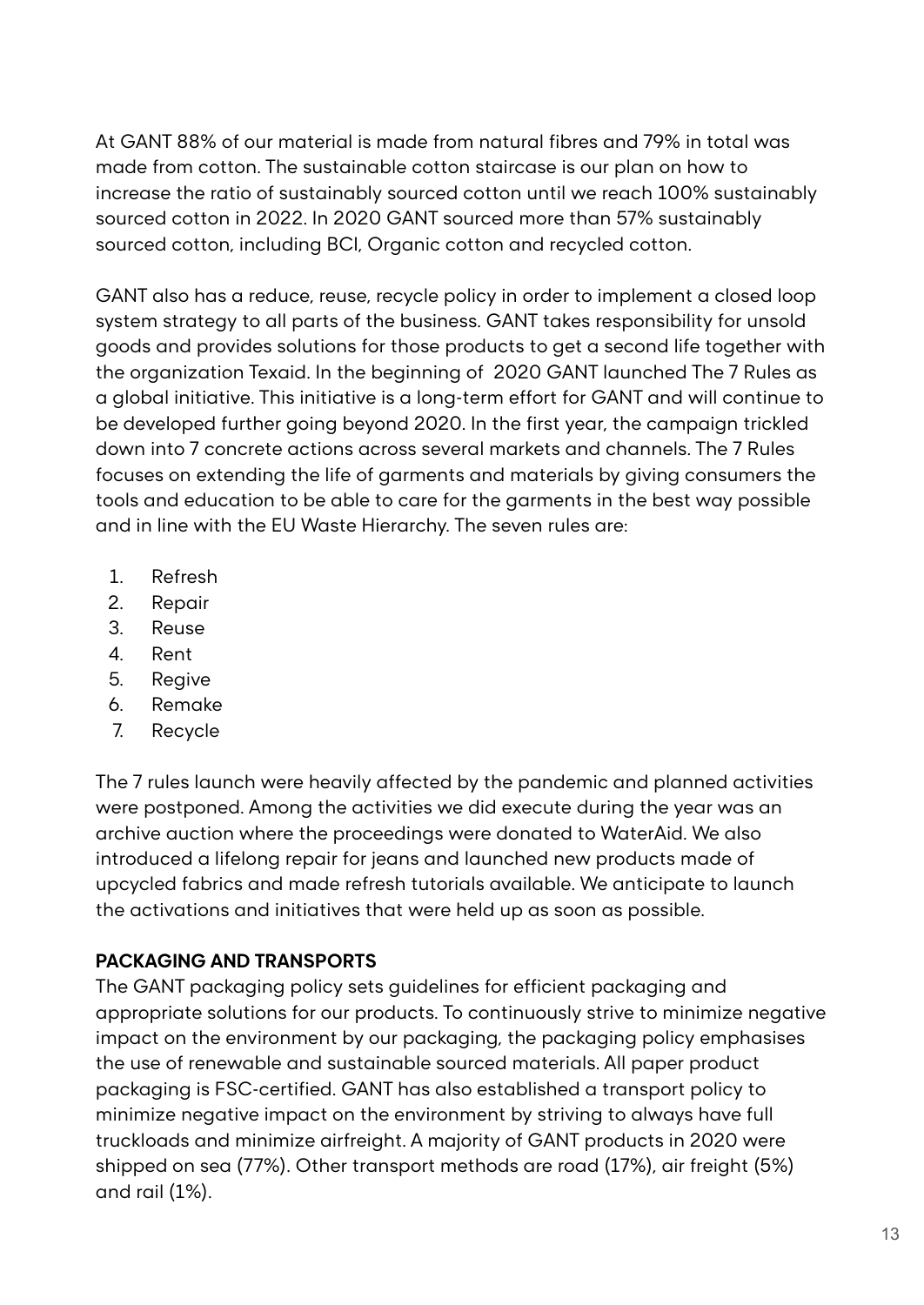### **PLANET**

Our vision is that GANT by 2030 will be a brand focused on keeping and developing new bio-based businesses by creating products that are premium, preppy, timeless and designed to have a long life.

We acknowledge that the planet has a limited amount of resources. Respect for the environment is a natural part of the business process and integrated into all of our activities. We strive to decrease our footprint both within our own operations and across our supply chain.

#### **CHEMICALS**

To manage chemicals within products, GANT has a restricted substance list policy compliant with and stricter than the REACH-legislation. GANT allows no PVC, biocides or silver ions in products and continuously works to improve the routines to ensure product quality, security and thereby reduce the environmental impact of the products.

#### **ANIMAL WELFARE**

Our Animal Welfare Policy encourages, promotes and secures good husbandry practices and respectful treatment of animals. Breeders and all parties handling animals should adhere to the Five Freedoms defined by EU Farm Animal Welfare Council/World Organization for Animal Health (OIE).

- Raw materials originating from animals can only be a by-product of meat production.
- Wool must be sourced from producers with good animal husbandry; no mulesing is allowed. All wool is mulesing free.
- Down and feathers must not come from farms practicing live-plucking or forced feeding. We are proud to be certified by the Responsible Down Standard. All down in our products are now certified.
- No fur, endangered species, caged animals, non-certified mohair, rabbit hair, or angora is allowed at GANT.

#### **CLIMATE**

At GANT we have set ambitious targets to reach by 2030 and will challenge our current ways of working. This will change how our products are produced and worn.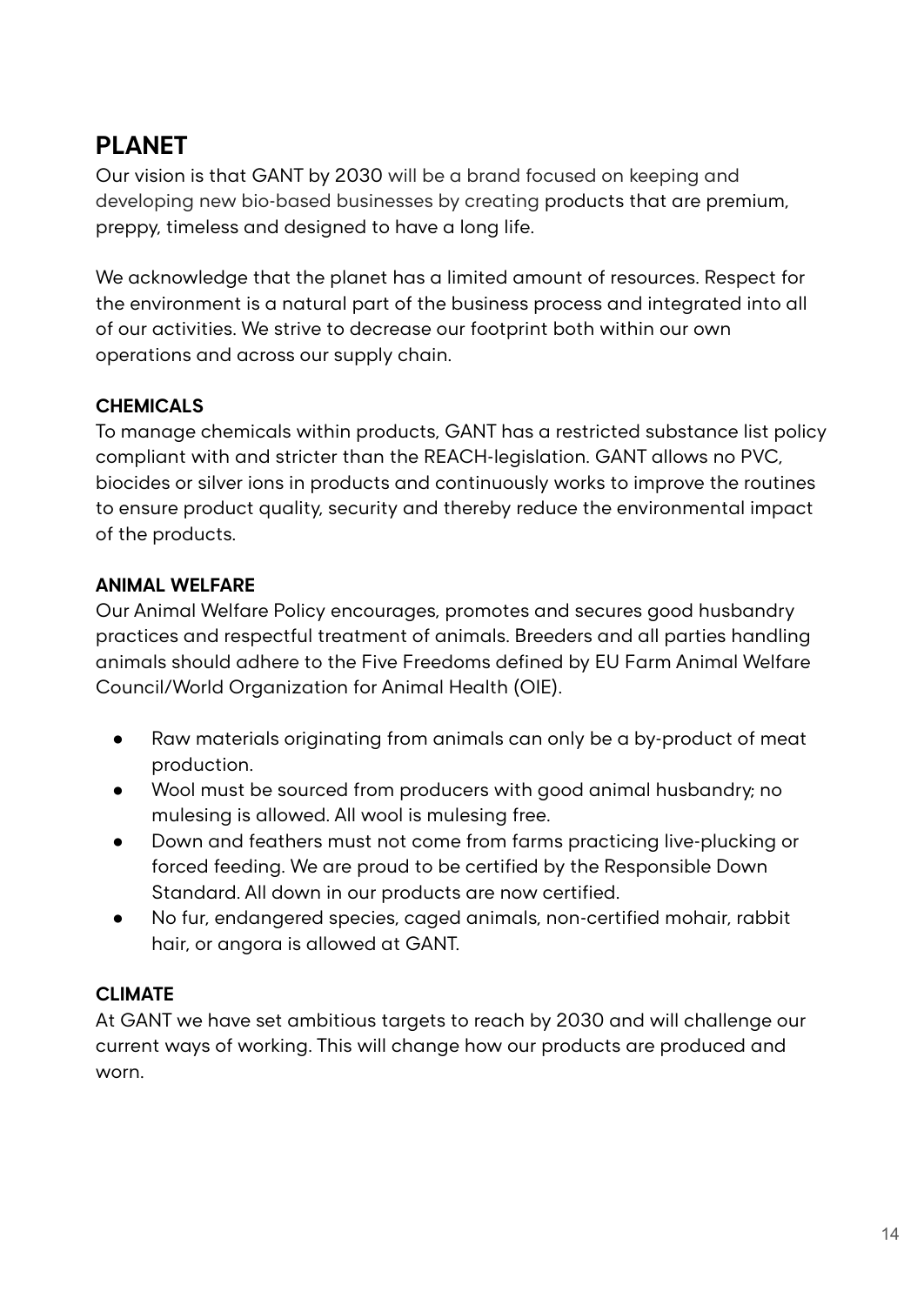About 70% of the climate impact of a garment's life cycle comes from the production phase. Everything from growing raw materials to dyeing fabric and sewing a shirt requires large amounts of energy and other resources. To mitigate this we need to make conscious choices within all phases, including choosing the most climate-efficient raw materials, increasing energy efficiency and monitoring our progress.

Since several years back we have a sustainable fiber staircase in place, which we are using for implementing materials in our products with lower climate impact. We are aligned with The Fashion Pact:s definition to decide on which materials that are preferred. 2020 almost 45 % of our material was lower climate impact materials. We also use the Higg Index Factory Environmental Module to measure the climate impact of the factories we work with. 57 % of our products are produced in factories that use the Factory Environmental Module.

GANT is a member of the United Nations' Fashion Industry Charter for Climate Action and the G7 Fashion Pact in order to work together with the apparel industry to find solutions that tackles environmental challenges such as the climate, loss of biodiversity and water crises. We also participate in working groups within the UN Fashion Industry Charter focusing on Raw materials and Brands and retailers owned or operated emissions.

### **WATER**

AT GANT we have set targets to reduce the water usage within production and promote industry-leading technology to mitigate the impact. We continuously calculate our water footprint in line with the GANT Water Policy and strive to reduce it within our supply chain by partnering with leading suppliers and promoting closed-loop systems to reduce water usage.

To build capacity within our supply chain, we are working with partners including the Sustainable Apparel Coalition, where we have the possibility to track our water footprint using the Higg Index Tools. We use the Higg Index Factory Environmental Module to collect supplier water use data. In the module we can also benchmark our supply chain towards the average factory and share best practice.

All suppliers who produce GANT clothes are obliged to be in compliance with the GANT Water Policy, Restricted Substance List as well as laws and regulations. This is especially important since it reduces the use and release of hazardous chemicals in processing, both to improve the health of workers and mitigate any damage done to the surrounding environment.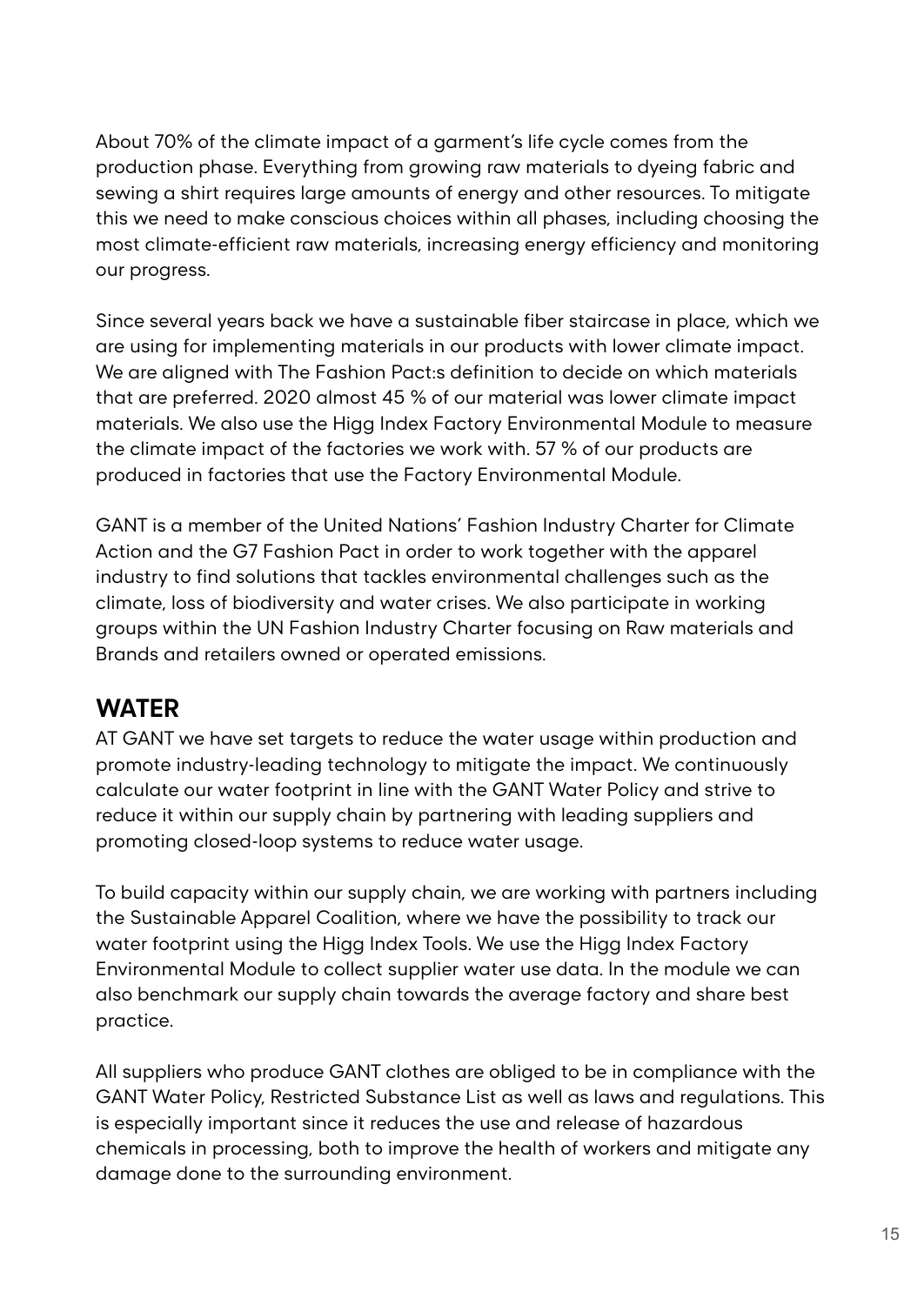As always, what is needed is scalability, impact and action based on facts and science. We acknowledge the importance of this for the industry to be able to meet the Sustainable Development Goal 6. We also support multi-stakeholder programs and have committed to all their ocean targets.

When it comes to water stewardship, the industry needs to continue to advocate for collective action and policy changes. By 2030 GANT will be a brand known for leading the journey to protect and safeguard water for current and future generations.

During 2020 GANT entered a partnership with WaterAid. WaterAid is a not-for-profit that is working with partners in some of the toughest places in the world to enable access to clean water, decent toilets and good hygiene. GANT is proud to be a partner to WaterAid's important work. During the year we held an archive auction to inspire our consumers to reuse old garments and to show that a GANT garment can last for decades with the proper care. All of the proceedings from the auction were donated to WaterAid. In December the partnership was also highlighted as a part of our 7-rules strategy in all of our channels. The activation focused on the Regive-rule and that GANT together with organizations like WaterAid, are giving back to create a more beautiful and sustainable world.

#### **FUTURE**

AT GANT, we say that sustainability is complicated, but not impossible. There is much that still needs to be done and that is an opportunity we want to take on. In 2020, we launched our sustainability roadmap for the coming decade. The GANT Way.

We know there are no easy solutions to difficult problems but we are a company that has built our business around our Never Stop Learning motto and we have over 70 years of business experience to stand on. And this is what we will continue to do. We will never stop learning how to make the world better and more sustainable than yesterday.

With The GANT Way as our compass for the coming years, we are up for the challenge that our commitments give us. And we see great potential in taking on the sustainability challenge. How will we do this?

We create new traditions by challenging norms.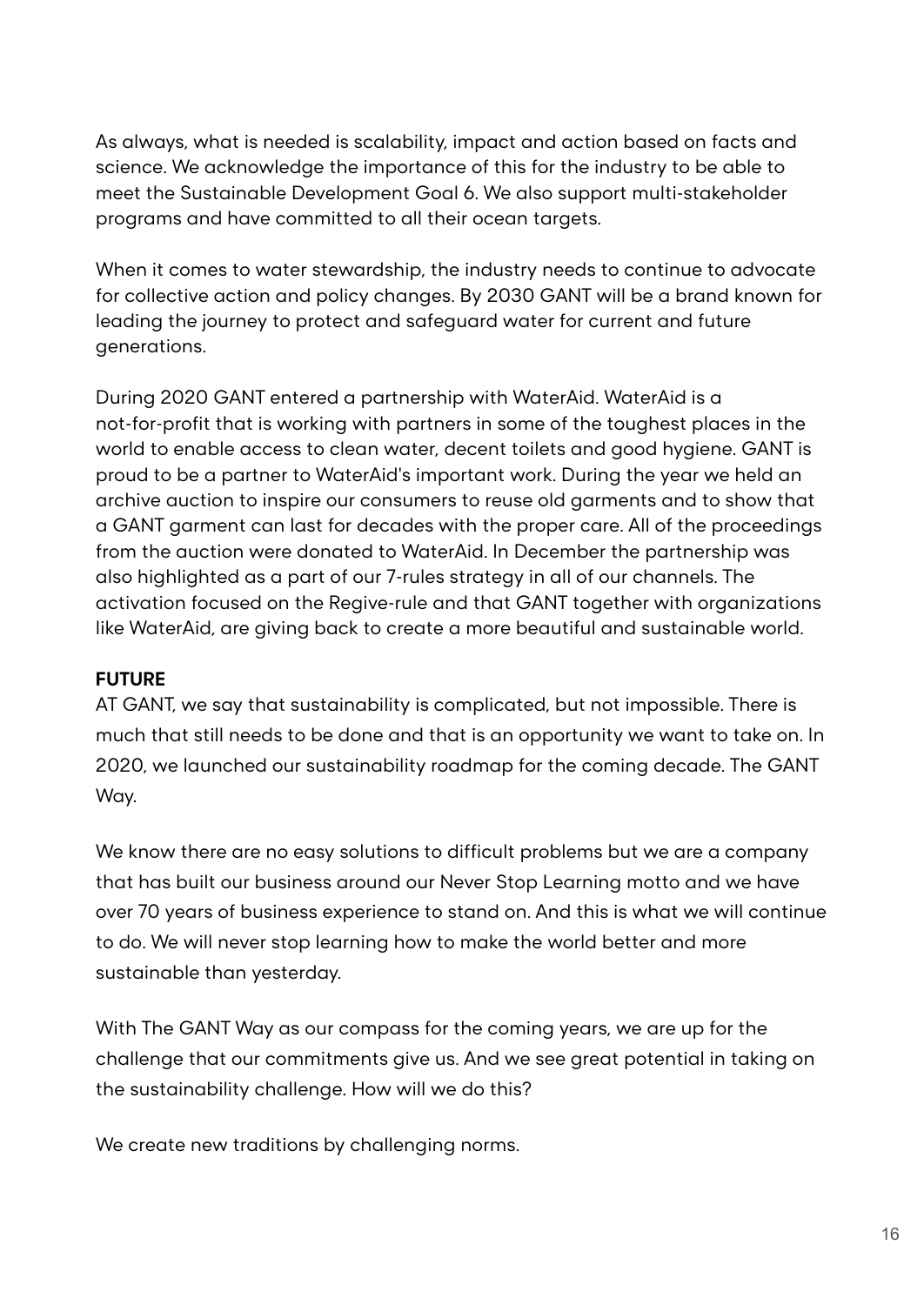# **Sustainability notes 2020**

|                                          |                                                                                                                                                                                                                                    |                                                                                                                                                                                                                                                                 |                                                                                                                                                                                                                                                                                                                          |                                                                                                                                                                                                                                                                                                                                                                                                                                                                                                                                                     |                                                                                                                                                                                                                                                                                                                                                       | Area                                                              |                                                                                            |
|------------------------------------------|------------------------------------------------------------------------------------------------------------------------------------------------------------------------------------------------------------------------------------|-----------------------------------------------------------------------------------------------------------------------------------------------------------------------------------------------------------------------------------------------------------------|--------------------------------------------------------------------------------------------------------------------------------------------------------------------------------------------------------------------------------------------------------------------------------------------------------------------------|-----------------------------------------------------------------------------------------------------------------------------------------------------------------------------------------------------------------------------------------------------------------------------------------------------------------------------------------------------------------------------------------------------------------------------------------------------------------------------------------------------------------------------------------------------|-------------------------------------------------------------------------------------------------------------------------------------------------------------------------------------------------------------------------------------------------------------------------------------------------------------------------------------------------------|-------------------------------------------------------------------|--------------------------------------------------------------------------------------------|
| <b>Strategic</b><br>priority             | <b>Materiality</b><br>analysis                                                                                                                                                                                                     | <b>Risk analysis</b>                                                                                                                                                                                                                                            | Governance                                                                                                                                                                                                                                                                                                               | <b>Goals 2020-2030</b>                                                                                                                                                                                                                                                                                                                                                                                                                                                                                                                              | <b>Results and progress</b><br>2020                                                                                                                                                                                                                                                                                                                   | $\mathsf{in}$<br><b>COP</b>                                       | Area in<br>ÅRL                                                                             |
|                                          |                                                                                                                                                                                                                                    |                                                                                                                                                                                                                                                                 | GANT Employees, Suppliers, Significant                                                                                                                                                                                                                                                                                   |                                                                                                                                                                                                                                                                                                                                                                                                                                                                                                                                                     |                                                                                                                                                                                                                                                                                                                                                       |                                                                   |                                                                                            |
| Stakeholder<br>engagement                | Dialogue and<br>communication with<br>stakeholders,<br>Associate/Membershi<br>ps engagement,<br>Communities                                                                                                                        | Customer (Service, Future<br>business demand,<br>Sustainable products,<br>Responsible products)                                                                                                                                                                 | business partners, Communities, Sustainable<br>retailers, Organizations such as; Better Cotton<br>Initiative, WaterAid, Fur free Alliance, Svensk<br>handel, Amfori, TEKO, Sustainable Apparel<br>Coalition, UN Global Compact, Textile<br>Exchange, The Fashion Pact, UN Fashion<br>Industry Charter for Climate Action | -GANT Continuous Improvement<br>Environment in place by 2023<br>-New Compliance Program in place by<br>2023<br>-100% of all suppliers have signed Code of<br>Conduct continuously                                                                                                                                                                                                                                                                                                                                                                   | -New membership with Leather Working<br>Group<br>-New partnership with WaterAid                                                                                                                                                                                                                                                                       | Human<br>rights,<br>Labour,<br>Environment,<br>Anti<br>corruption | Human rights,<br>Environment,<br>Anti<br>corruption,<br>Social<br>aspects and<br>employees |
| Anti corruption                          | Anti corruption                                                                                                                                                                                                                    | Finance (Financial stability,<br>Anti corruption, FX,<br>Mergers/acquistions/divertur<br>es, Stock, Trading<br>interventions, Profitability<br>and growth, Transparency,<br>Business model, Ethics risk,<br>Indirect sourcing, Liquidity,<br>Theft and fraud)   | -Code of Conduct<br>-Code of Ethics<br>-Bribery Policy<br>-Guideline for Gifts<br>-Corporate Entertainment Policy<br>-Sustainability Roadmap                                                                                                                                                                             | -GANT Continuous Improvement<br>Environment in place by 2023<br>-New Compliance Program in place by<br>2023<br>-100% of all suppliers have signed Code of<br>Conduct continuously                                                                                                                                                                                                                                                                                                                                                                   | -No case of corruption was reported<br>-100% of all product suppliers have signed<br>Code of Conduct                                                                                                                                                                                                                                                  | Anti<br>corruption                                                | Anti<br>corruption                                                                         |
| <b>Employees</b>                         | Code of conduct and<br>responsible<br>management, Human<br>resources                                                                                                                                                               | HR (Salary increase,<br>Competence, Attractive<br>workplace, Diversity, Right<br>people on right places, EHS,<br>Human resources)                                                                                                                               | -Code of Conduct<br>-Bonus Policy<br>-Pension Policy<br>-Global Salary Policy<br>-GANTipedia                                                                                                                                                                                                                             | -Conduct engagement survey to measure<br>engagement and cultural index<br>continuously<br>-Engagement score 90/100 2020                                                                                                                                                                                                                                                                                                                                                                                                                             | -1659 employees<br>-68% in retail and 32% in the offices<br>-419 were recruited and 573 left the<br>company<br>-No new Engagement survey during 2020                                                                                                                                                                                                  | Labour                                                            | Social<br>aspects and<br>employees                                                         |
| <b>Ethics</b>                            | Code of conduct and<br>responsible<br>management, Human<br>resources                                                                                                                                                               | <b>HR</b>                                                                                                                                                                                                                                                       | -Code of Conduct<br>-Code of Ethics<br>-Work Environment Policy<br>-Drugs and Alcohol Policy<br>-Diversity and Equality Policy<br>-Discrimination, victimization and harassment -Full compliance to Code of Conduct<br>Policy                                                                                            | -100% sign Code of Conduct continuously<br>continuously                                                                                                                                                                                                                                                                                                                                                                                                                                                                                             | -90% of employees signed the Code of<br>Conduct<br>-6 case of non-compliance was reported.<br>The cases were in relation to negligent<br>behaviour, fraud and one case of<br>discrimination. The cases led to written<br>warnings or termination of the employees                                                                                     | Labour                                                            | Social<br>aspects and<br>employees                                                         |
| <b>Equality and</b><br>diversity         | Human rights,<br>equality and diversity                                                                                                                                                                                            | HR                                                                                                                                                                                                                                                              | -Code of Conduct<br>-Diversity and Equality Policy<br>-Discrimination, victimization and harassment -An equal and diverse workplace with equal -75% female, 25% male employees<br>Policy                                                                                                                                 | opportunities continuously                                                                                                                                                                                                                                                                                                                                                                                                                                                                                                                          | -65% female, 35% male managers                                                                                                                                                                                                                                                                                                                        | Labour                                                            | Social<br>aspects and<br>employees                                                         |
| <b>Grievances</b>                        | Human rights                                                                                                                                                                                                                       | <b>HR</b>                                                                                                                                                                                                                                                       | -Grievance Policy and Process                                                                                                                                                                                                                                                                                            | -0 reported non-compliances continuously<br>-Full compliance with Grievance Policy and<br>Process continuously                                                                                                                                                                                                                                                                                                                                                                                                                                      | -9 grievance cases received, 6 within HR<br>and 3 within the supply chain.<br>-Due diligence work on grievance cases<br>conducted<br>-6 cases of reported non-compliances                                                                                                                                                                             | Labour                                                            | Social<br>aspects and<br>employees<br>Human rights                                         |
| A healthier GANT                         | Human resources                                                                                                                                                                                                                    | <b>HR</b>                                                                                                                                                                                                                                                       | -Work environment Policy<br>-Rehabilitation Policy<br>-Providing preventive healthcare<br>-A healthier GANT Activity Pack                                                                                                                                                                                                | -Providing team health initiatives<br>continuously<br>-Continue to have healthy employees and<br>low sickness and absence rate continuously                                                                                                                                                                                                                                                                                                                                                                                                         | -Absenteeism 11%<br>-Sickness absence 4%<br>-Working to move healthier GANT activities<br>online due to pandemic                                                                                                                                                                                                                                      | Labour                                                            | Social<br>aspects and<br>employees                                                         |
| <b>Never stop learning</b><br>internally | Human resources                                                                                                                                                                                                                    | <b>HR</b>                                                                                                                                                                                                                                                       | -Leadership programs<br>-Retail programs<br>-Enforce Never Stop Learning<br>-Retail Academy                                                                                                                                                                                                                              | -All employees being part of the Never Stop<br>Learning initiatives continuously<br>-In 2020, continue to achieve that 100% of<br>GANT employees receives sustainability<br>training<br>-Continue to establish partnerships with<br>Never Stop Learning organizations<br>continuously<br>-Through 2030, continuously update the<br>Sustainability Roadmap and the Seven<br>Sustainability Pillars to meet a rapidly<br>changing industry                                                                                                            | -100% retail employees were trained<br>through Retail Academy<br>-90% in office have done training on<br>sustainability<br>-25% within retail have done training on<br>sustainability                                                                                                                                                                 | Labour<br>Human<br>Rights                                         | Social<br>aspects and<br>employees<br>Human rights                                         |
| <b>Social supplier</b><br>management     | Legal compliance,<br>Code of conduct and<br>responsible<br>management, Human<br>rights, equality and<br>diversity, Social and<br>environmental<br>demands on suppliers,<br>Traceability and<br>transparency of the<br>supply chain | Supply chain (Warehouse,<br>Stock value, Sourcing,<br>Technology risk, Social and<br>environmental demands on<br>suppliers, Transport<br>distribution, Transport price)<br>Sustainability (Animal<br>welfare, Chemicals, Climate,<br>Water, Energy, 4R, Social) | -Code of Conduct<br>-Third party factory audits<br>-Factory visits<br>-Membership in Amfori BSCI<br>-Working with GANT<br>-Supplier agreement                                                                                                                                                                            | -GANT Continous Improvement<br>Environment in place by 2023<br>-100% of suppliers in risk countries<br>assessed by third party auditor<br>continuously<br>-Full compliance with Code of Conduct and<br>Policies continuously<br>-Continue to map strategic partners in Tier<br>2 in 2021<br>-Increasing transparency within our supply<br>chain by mapping all suppliers in Tier 1 and<br>strategic partners in Tier 2 by 2023<br>-Include 100% of suppliers in Tier 1 and<br>strategic partners in Tier 2 in social<br>compliance programs by 2023 | -100% of apparel, home and underwear<br>suppliers signed Code of Conduct<br>-100% of the factories in Asia, Africa and<br>Turkey have valid third party audits<br>-Started to implement new requirements on<br>third party audits for european suppliers<br>-Production with 67 suppliers and 90<br>factories.<br>-Published factory list for tier 1. | Human<br>rights                                                   | Human rights                                                                               |
| <b>Modern Slavery</b><br>Act             | Legal compliance,<br>Human rights,<br>equality and diversity                                                                                                                                                                       | Legal compliance (Taxes,<br>Modern slavery act,<br>Mandatory sustainability<br>reporting, GDPR, IP<br>infringement external, IP<br>infringement internal)<br>Supply chain                                                                                       | -The UK Modern Slavery Act 2015<br>-Code of Conduct<br>-Grievance Policy and Process                                                                                                                                                                                                                                     | -Conduct new Modern Slavery Act<br>Statement annually<br>-Full compliance with the Modern Slavery<br><b>Act Statement</b><br>-Increasing transparency within our supply<br>chain by mapping all suppliers in Tier 1 and<br>strategic partners in Tier 2 by 2023                                                                                                                                                                                                                                                                                     | -Due diligence performed continuously.<br>-Grievance-case initiated in March 2020<br>due to risk of forced labor in Xinjiang.<br>-90% of the employees at GANT HQ and UK<br>HQ have done digital modern slavery act<br>training                                                                                                                       | Human<br>rights                                                   | Human rights                                                                               |
| Digital & IT                             | Legal compliance,<br>Future business<br>demand                                                                                                                                                                                     | IT (System Security, System<br>support to the business,<br>System compliance 2020,<br>System availability, Third<br>party IT system dependency)<br>Legal compliance                                                                                             | -IT Policy<br>-IT Security Policy<br>-Video Surveillance Policy<br>-Phone Policy<br>-Data Processing Agreement                                                                                                                                                                                                           | -GDPR Compliant continuously<br>-Green IT continuously                                                                                                                                                                                                                                                                                                                                                                                                                                                                                              | -No major GDPR compliance incidents.<br>-GANT has performed improvements<br>around anonymization and also updated<br>our cookie banners to reflect current<br>e-privacy standards.<br>-Sustainability initiatives to increase reuse<br>and recycling of phones, computers etc.<br>-More sustainable data storage with<br>cloud-solutions.             | Labour<br>Human<br>Rights                                         | Social<br>aspects and<br>employees<br>Human rights                                         |
| <b>Products</b>                          | <b>Customer relations</b><br>and satisfaction,<br>Timeless Design,<br>Product quality,<br>Product health and<br>safety                                                                                                             | Design and development<br>(Innovation, Fabric, Seasonal<br>newness, Brand drivers,<br>Already produced fabric,<br>Trims, Sustainability choices,<br>Speed creation, Ocean Prep,<br>NOS, Customized)<br>Customer                                                 | -Quality manual<br>-Code of Practice<br>-Working with GANT<br>-Supplier agreement<br>-Better Cotton Initiative<br>-Textile Exchange                                                                                                                                                                                      | -In 2020 give consumers tools to prolong<br>the life of their garments with the GANT<br>initiative 7 Rules and introduce new circular<br>business models<br>-By 2022 we will have educated all our<br>designers on how to design for recyclability<br>-Fully implemented finished product<br>traceability and compliance program by<br>2023<br>-By 2025 circularity has been implemented<br>as a key parameter within design, usage<br>and end-of-life                                                                                              | -Produced 12,8 million products<br>-GANT 7 Rules launched including archive<br>auction, lifelong repair on jeans and<br>products made of upcycled material.<br>Limited due to pandemic.<br>-Partnership with Texaid                                                                                                                                   | Human<br>rights,<br>Labour,<br>Environment,<br>Anti<br>corruption | Social<br>aspects and<br>employees<br>Human rights<br>Environment                          |
| <b>Transport</b>                         | Logistics                                                                                                                                                                                                                          | Supply chain                                                                                                                                                                                                                                                    | -Transport Policy<br>-Travel Policy<br>-Standard Operating Procedure<br>-Working with GANT                                                                                                                                                                                                                               | -Review Travel Policy in 2020<br>-Below 5% shipped by air continuously<br>-Increase fill rate continuously                                                                                                                                                                                                                                                                                                                                                                                                                                          | -Shipping of products** accounted for a<br>total emissions of 4,5% of total climate<br>impact*.<br>-77% of all tonne-kilometers was shipped by<br>sea, 17% by road, 5% by air and 1% by rail.<br>-Business travels accounted in emissions of<br>0,2% of total climate impact*<br>-Reviewed Travel Policy                                              |                                                                   | Environment Environment                                                                    |